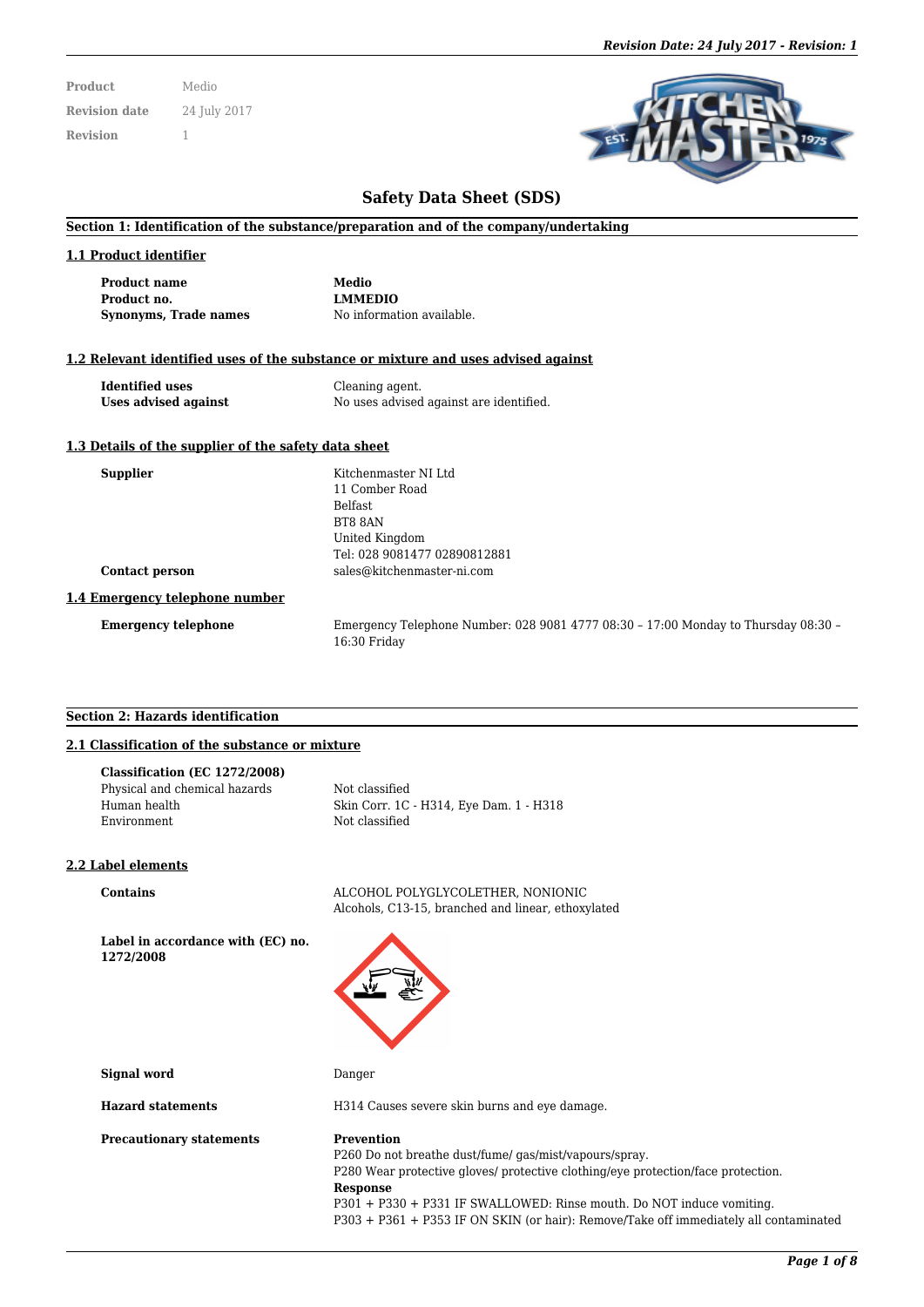clothing. Rinse skin with water/ shower. P305 + P351 + P338 IF IN EYES: Rinse cautiously with water for several minutes. Remove contact lenses, if present and easy to do. Continue rinsing. P310 Immediately call a POISON CENTER or doctor/physician.

## **2.3 Other hazards**

None known.

# **Section 3: Composition/identification of ingredients**

#### **3.1 Substance**

Not applicable.

## **3.2 Mixtures**

| <b>Name</b>                                                                | <b>Product identifier</b> | <b>Reg. EU 1272/2008</b>              | $\frac{1}{2}$ |
|----------------------------------------------------------------------------|---------------------------|---------------------------------------|---------------|
| ALCOHOL POLYGLYCOLETHER.<br><i>INONIONIC</i>                               | CAS-No.:<br>EC No.:       | Acute Tox 4 - H302, Eye Dam. 1 - H318 | 1-10%         |
| Alcohols, C13-15, branched and linear, CAS-No.: 157627-86-6<br>ethoxylated | EC No.: 500-337-8         | Acute Tox 4 - H302, Eye Dam. 1 - H318 | 1-10%         |

The full text for all hazard statements are displayed in section 16.

**Composition comments** The data shown are in accordance with the latest EC Directives.

# **Section 4: First aid measures**

#### **4.1 Description of first aid measures**

| <b>General information</b> | Provide general first aid, rest, warmth and fresh air. As a general rule, in case of doubt or if<br>symptoms persist, always call a doctor. Seek medical attention for all burns and eye injuries,<br>regardless how minor they may seem. First aid personnel must be aware of own risk during<br>rescue. |
|----------------------------|-----------------------------------------------------------------------------------------------------------------------------------------------------------------------------------------------------------------------------------------------------------------------------------------------------------|
| <b>Inhalation</b>          | Remove person to fresh air and keep comfortable for breathing. If not breathing, give<br>artificial respiration. If breathing is difficult, give oxygen. Seek medical attention.                                                                                                                          |
| Ingestion                  | If this product is ingested, remove victim immediately from source of exposure. Rinse mouth<br>thoroughly. Do not induce vomiting. Provide fresh air, warmth and rest. Get medical<br>attention. Never give anything by mouth to an unconscious person.                                                   |
| Skin contact               | Remove victim immediately from source of exposure. Remove contaminated clothing, shoes<br>and jewelry and wash before reuse. Wash the skin immediately with water. Obtain medical<br>attention if irritation persists or if blistering occurs.                                                            |
| Eye contact                | Do not rub eye. If this product contacts the eyes, gently flush eyes with water for at least<br>fifteen (15) minutes, lifting the upper and lower eyelids occasionally. Remove contact lenses<br>if present and easy to do so. Avoid contaminating unaffected eye. Seek medical attention.                |

# **4.2 Most important symptoms and effects, both acute and delayed**

| <b>General information</b> | The severity of the symptoms described will vary dependent on the concentration and the |  |
|----------------------------|-----------------------------------------------------------------------------------------|--|
|                            | length of exposure.                                                                     |  |
| <b>Inhalation</b>          | Inhalation of mist or vapor may cause respiratory tract irritation.                     |  |
| Ingestion                  | May cause chemical burns in mouth and throat. May cause severe internal injury.         |  |
| Skin contact               | Corrosive. Cause severe skin burns.                                                     |  |
| Eye contact                | Extreme irritation of eyes and mucous membranes, including burning and tearing. Causes  |  |
|                            | severe eye damage.                                                                      |  |

### **4.3 Indication of any immediate medical attention and special treatment needed**

**Notes to the physician** Treat symptomatically.

# **Section 5: Fire-fighting measures**

# **5.1 Extinguishing media**

**Extinguishing media** Use fire-extinguishing media appropriate for surrounding materials.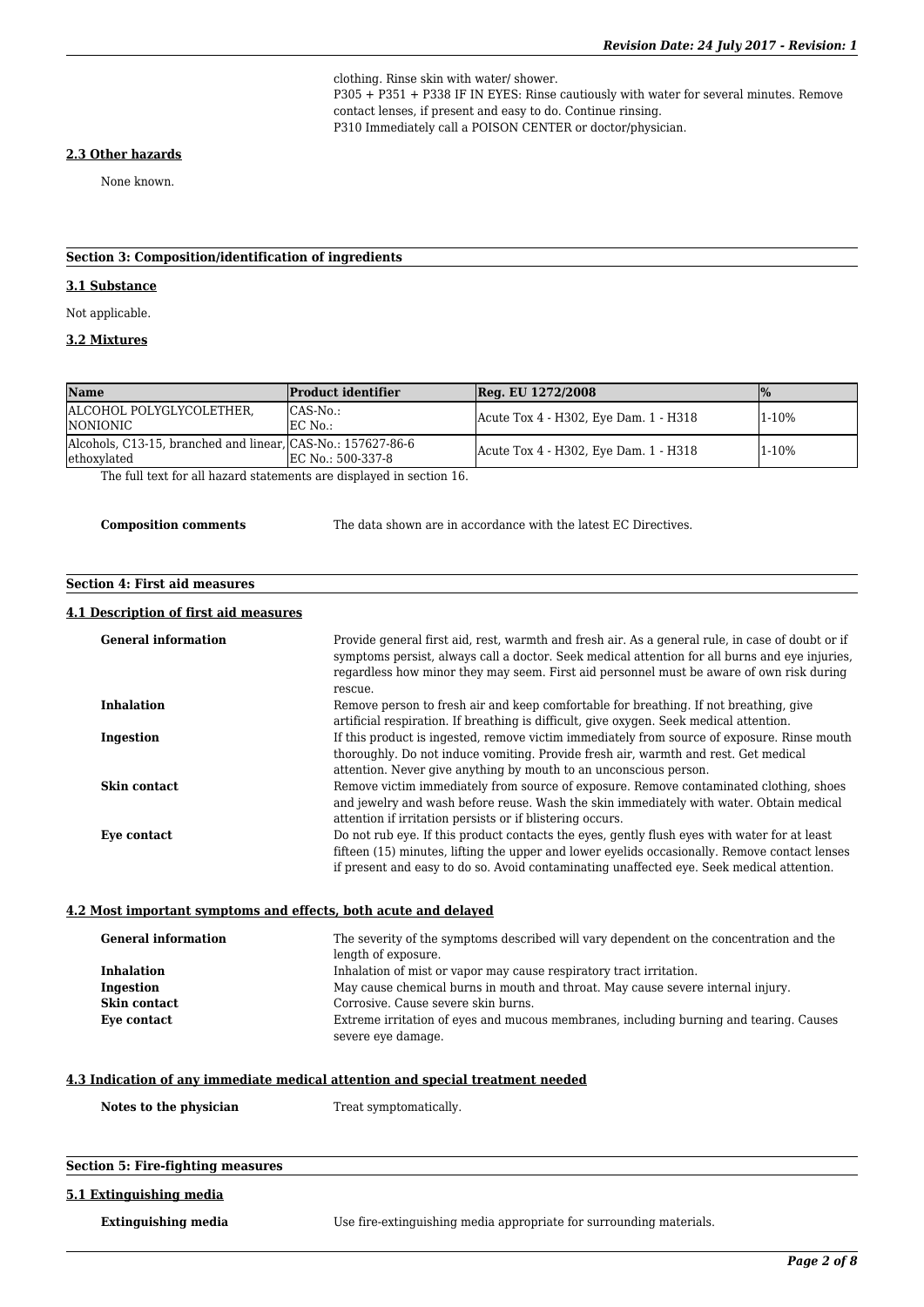Unsuitable extinguishing media None noted.

# **5.2 Special hazards arising from the substance or mixture**

| <b>Hazardous combustion products</b><br>Unusual fire & explosion hazards<br><b>Specific hazards</b> | When heated, toxic and corrosive vapours/gases may be formed. During fire, toxic gases (CO,<br>CO <sub>2</sub> ) are formed.<br>No unusual fire or explosion hazards noted.<br>Fire creates: Carbon monoxide (CO). Carbon dioxide (CO2). Water used for fire<br>extinguishing, which has been in contact with the product, may be corrosive.                                                                   |
|-----------------------------------------------------------------------------------------------------|----------------------------------------------------------------------------------------------------------------------------------------------------------------------------------------------------------------------------------------------------------------------------------------------------------------------------------------------------------------------------------------------------------------|
| 5.3 Advice for firefighters                                                                         |                                                                                                                                                                                                                                                                                                                                                                                                                |
| Special fire fighting procedures                                                                    | If possible, fight fire from protected position. Avoid breathing fire vapours. Ventilate closed<br>spaces before entering them. Containers close to fire should be removed immediately or<br>cooled with water if safe to do so.                                                                                                                                                                               |
|                                                                                                     | <b>Protective equipment for firefighters</b> Fire-fighters should wear appropriate protective equipment and self-contained breathing<br>apparatus (SCBA) with a full face-piece operated in positive pressure mode. Clothing for fire-<br>fighters (including helmets, protective boots and gloves) conforming to European standard<br>EN 469 will provide a basic level of protection for chemical incidents. |

# **Section 6: Accidental release measures**

| 6.1 Personal precautions, protective equipment and emergency procedures |                                                                                                                                                                                                                                                                                                                                                                                                                                                                                           |  |
|-------------------------------------------------------------------------|-------------------------------------------------------------------------------------------------------------------------------------------------------------------------------------------------------------------------------------------------------------------------------------------------------------------------------------------------------------------------------------------------------------------------------------------------------------------------------------------|--|
| <b>Personal precautions</b><br>For emergency responders                 | Wear protective clothing as described in Section 8 of this safety data sheet. Provide<br>adequate ventilation. Eliminate all sources of ignition. Avoid inhalation of vapours and<br>contact with skin and eyes. In case of inadequate ventilation, use respiratory protection. Do<br>not touch or walk through spilled material. If necessary evacuate surrounding areas.<br>Follow safe handling advice and personal protective equipment recommendations for normal<br>use of product. |  |
| <b>6.2 Environmental precautions</b>                                    |                                                                                                                                                                                                                                                                                                                                                                                                                                                                                           |  |
| <b>Environmental precautions</b>                                        | Do not discharge onto the ground or into water courses. Spillages or uncontrolled discharges<br>into watercourses must be IMMEDIATELY alerted to the Environmental Agency or other<br>appropriate regulatory body.                                                                                                                                                                                                                                                                        |  |
| 6.3 Methods and material for containment and cleaning up                |                                                                                                                                                                                                                                                                                                                                                                                                                                                                                           |  |
| Spill clean up methods                                                  | Stop leak if possible without risk DO NOT touch spilled material! When dealing with a<br>spillage, wear necessary protective equipment. Absorb spillage with non-combustible, inert<br>absorbent material. Ensure that waste and contaminated materials are collected and<br>removed from the work area as soon as possible in a suitably labelled container. Wash<br>thoroughly after dealing with a spillage.                                                                           |  |
| <b>6.4 Reference to other sections</b>                                  |                                                                                                                                                                                                                                                                                                                                                                                                                                                                                           |  |
| Reference to other sections                                             | See section 1 for emergency contact. For personal protection, see section 8. For waste<br>disposal, see section 13.                                                                                                                                                                                                                                                                                                                                                                       |  |
| <b>Section 7: Handling and storage</b>                                  |                                                                                                                                                                                                                                                                                                                                                                                                                                                                                           |  |
| 7.1 Precautions for safe handling                                       |                                                                                                                                                                                                                                                                                                                                                                                                                                                                                           |  |
| <b>Handling</b>                                                         | Read and follow manufacturer's recommendations. Use proper personal protection when<br>handling (refer to Section 8). Do not handle broken packages without protective equipment.<br>Do not use contact lenses.<br>Keep away from heat, sparks and open flame. Avoid spilling, skin and eye contact. Do not<br>eat, drink or smoke when using the product. Wash thoroughly after handling.                                                                                                |  |
| 7.2 Conditions for safe storage, including any incompatibilities        |                                                                                                                                                                                                                                                                                                                                                                                                                                                                                           |  |

| <b>Storage precautions</b> | Keep upright, locked up and out of reach of children. Keep the product in its original                     |
|----------------------------|------------------------------------------------------------------------------------------------------------|
| Storage class              | container. Store in cool dry areas away from direct sunlight or sources of ignition.<br>Corrosive storage. |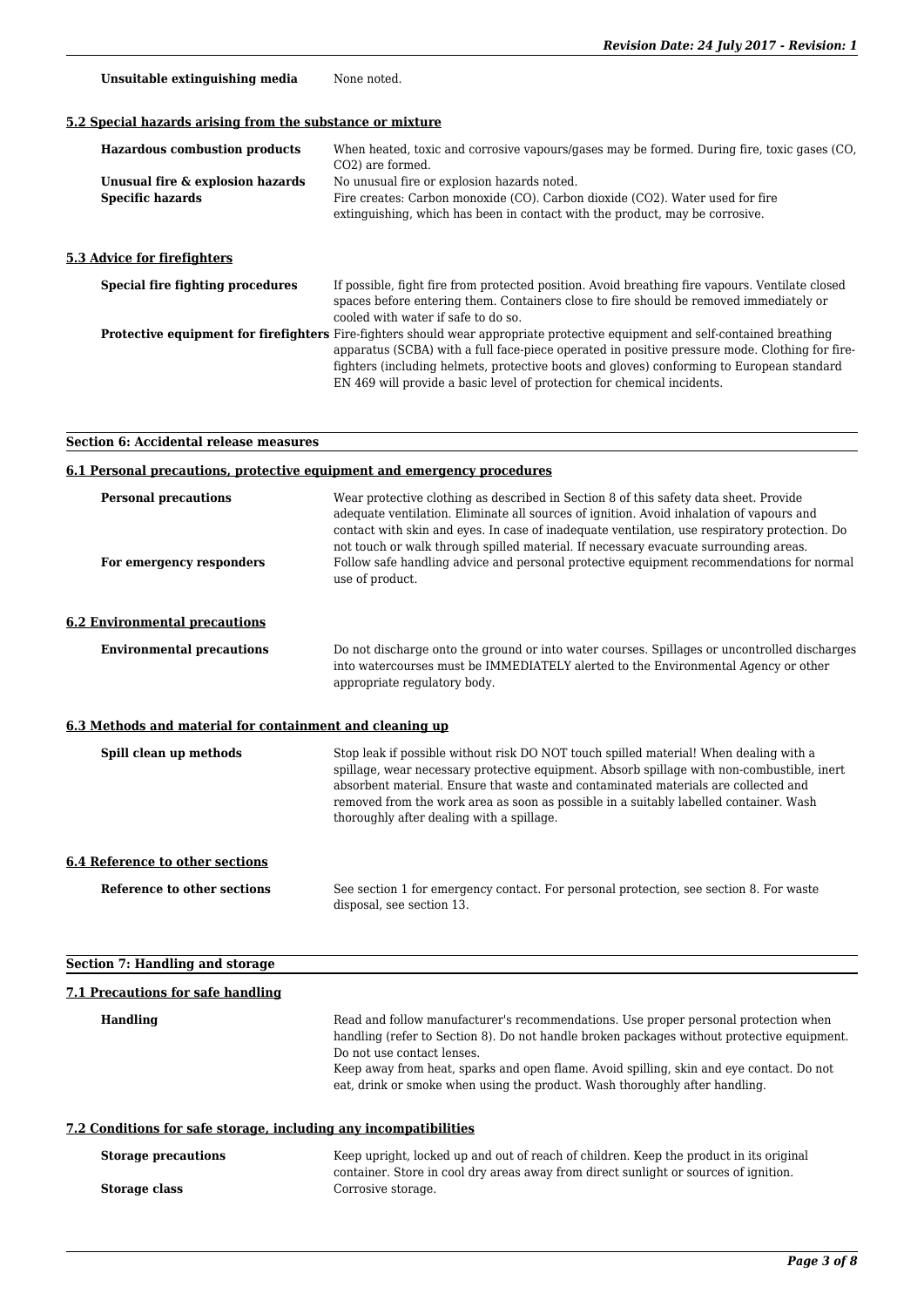# **7.3 Specific end use(s)**

**Specific end use(s)** The identified uses for this product are detailed in Section 1.2. **Usage description** Use only according to directions. Replace and tighten cap after use.

| Section 8: Exposure controls/Personal protection |                                                                                                                                                                                                                                                                                                                                                                                                                                                                                                                                                                                                                                                                                                                                                              |
|--------------------------------------------------|--------------------------------------------------------------------------------------------------------------------------------------------------------------------------------------------------------------------------------------------------------------------------------------------------------------------------------------------------------------------------------------------------------------------------------------------------------------------------------------------------------------------------------------------------------------------------------------------------------------------------------------------------------------------------------------------------------------------------------------------------------------|
| <b>8.1 Control parameters</b>                    |                                                                                                                                                                                                                                                                                                                                                                                                                                                                                                                                                                                                                                                                                                                                                              |
| <b>Ingredient comments</b>                       | No exposure limits noted for ingredient(s).                                                                                                                                                                                                                                                                                                                                                                                                                                                                                                                                                                                                                                                                                                                  |
| <b>8.2 Exposure Controls</b>                     |                                                                                                                                                                                                                                                                                                                                                                                                                                                                                                                                                                                                                                                                                                                                                              |
| <b>Protective equipment</b>                      |                                                                                                                                                                                                                                                                                                                                                                                                                                                                                                                                                                                                                                                                                                                                                              |
|                                                  |                                                                                                                                                                                                                                                                                                                                                                                                                                                                                                                                                                                                                                                                                                                                                              |
| <b>Engineering measures</b>                      | Provide adequate ventilation, including appropriate local extraction, to ensure that the<br>defined occupational exposure limit is not exceeded.                                                                                                                                                                                                                                                                                                                                                                                                                                                                                                                                                                                                             |
| <b>Respiratory equipment</b>                     | If ventilation is inadequate, suitable respiratory protection must be worn. EN<br>136/140/145/143/149. The specific respirator selected must be based on contamination levels<br>found in the work place. Where risk assessment shows air-purifying respirators are<br>appropriate a full face respirator conforming to EN143 should be used, and suitable<br>respirator cartridges as a backup to engineering controls. Recommended: Respirator with<br>combination filter for organic vapour/particulate (EN 141). Consult manufacturer for specific<br>advice.                                                                                                                                                                                            |
| <b>Hand protection</b>                           | Where hand contact with the product may occur the use of gloves approved to relevant<br>standards (e.g. Europe: EN374) is recommended. (EU Directive 89/686/EEC). Gloves must be<br>inspected prior to use. Suggested material: Nitrile rubber. Layer thickness: 0.11mm.<br>Breakthrough time: >480 min. Consult manufacturer for advice.<br>Selection of the glove material depends on consideration of the penetration times, rates of<br>diffusion and degradation, and concentration specific to the workplace. Use proper glove<br>removal technique (without touching glove's outer surface) to avoid skin contact with this<br>product. Dispose of contaminated gloves after use in accordance with applicable laws and<br>good laboratory practices. |
| Eye protection                                   | Wear safety goggles or face shield to prevent any possibility of eye contact. Use equipment<br>for eye protection tested and approved under appropriate government standards such as EN<br>$166$ (EU).                                                                                                                                                                                                                                                                                                                                                                                                                                                                                                                                                       |
| Other protection                                 | Wear appropriate clothing to prevent skin contact. The selected clothing must satisfy the<br>European norm standard EN 943. Personal protective equipment for the body should be<br>selected based on the task being performed and the risks involved and should be approved<br>by a specialist before handing this product. Work clothing worn by personnel shall be<br>laundered regularly. After contact with the product, all parts of the body that have been<br>soiled must be washed.                                                                                                                                                                                                                                                                 |
| <b>Hygiene measures</b>                          | Observe normal hygiene standards. Wash promptly if skin becomes contaminated. When<br>using do not eat, drink or smoke. Wash hands after use.                                                                                                                                                                                                                                                                                                                                                                                                                                                                                                                                                                                                                |
| <b>Process conditions</b>                        | Ensure that eye flushing systems and safety showers are located close by in the work place.                                                                                                                                                                                                                                                                                                                                                                                                                                                                                                                                                                                                                                                                  |

# **Section 9: Physical and chemical properties**

# **9.1 Information on basic physical and chemical properties**

| Appearance                 | Liquid.                   |
|----------------------------|---------------------------|
| Colour                     | Clear.                    |
| Odour                      | No information available. |
|                            |                           |
| Odour threshold - lower    | No information available. |
|                            |                           |
| Odour threshold - upper    | No information available. |
|                            | 14.00                     |
| pH-Value, Conc. Solution   |                           |
| pH-Value, Diluted solution | No information available. |
|                            |                           |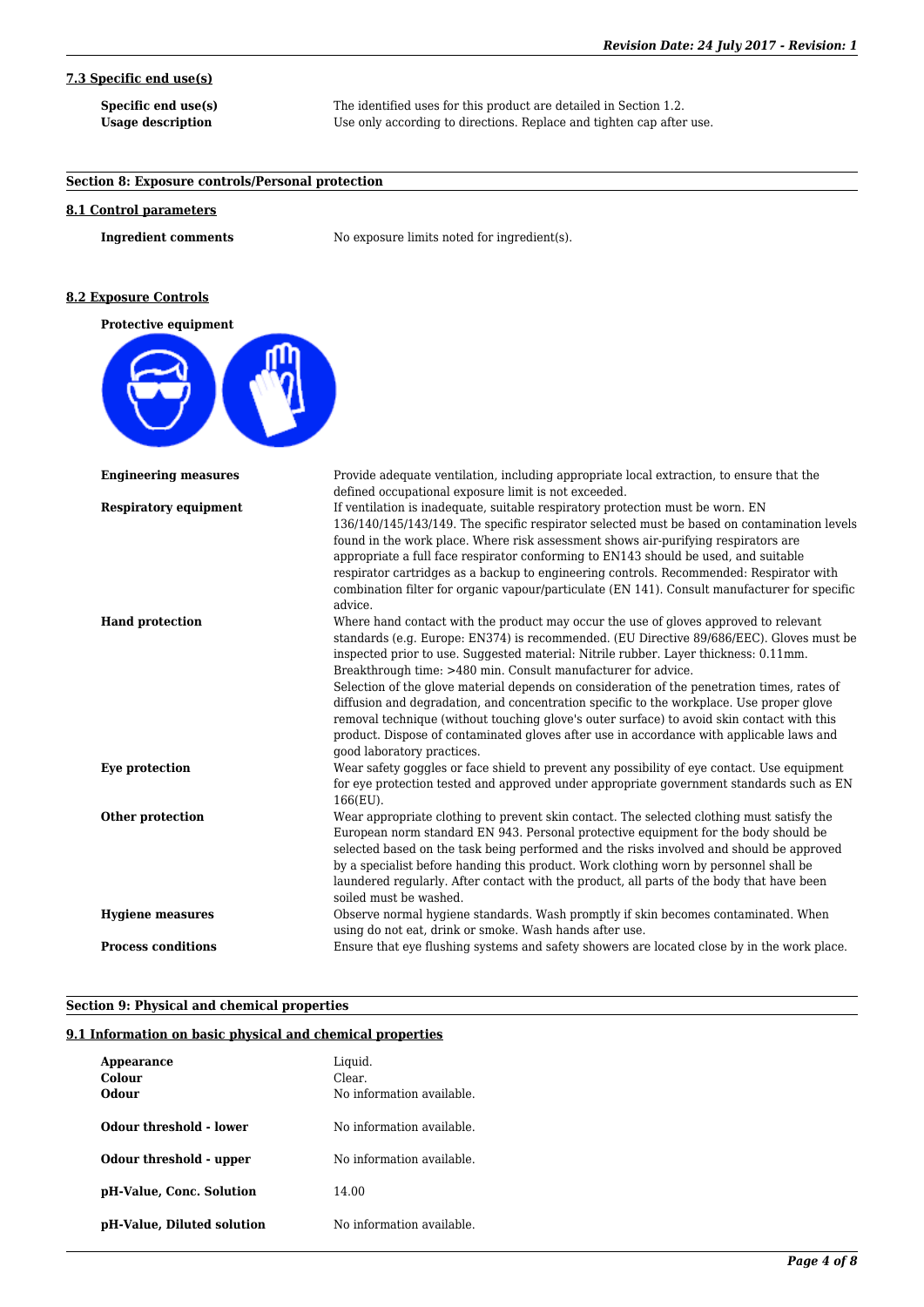| <b>Melting point</b>                       | No information available.         |
|--------------------------------------------|-----------------------------------|
| Initial boiling point and boiling<br>range | No information available.         |
| <b>Flash point</b>                         | No information available.         |
| <b>Evaporation rate</b>                    | No information available.         |
| <b>Flammability state</b>                  | No information available.         |
| Flammability limit - lower(%)              | No information available.         |
| Flammability limit - upper(%)              | No information available.         |
| Vapour pressure                            | No information available.         |
| Vapour density (air=1)                     | No information available.         |
| <b>Relative density</b>                    | 1.028g/cm <sup>3</sup> @ 20.00 °C |
| <b>Bulk density</b>                        | No information available.         |
| <b>Solubility</b>                          | Soluble in water.                 |
| <b>Decomposition temperature</b>           | No information available.         |
| Partition coefficient; n-<br>Octanol/Water | No information available.         |
| Auto ignition temperature (°C)             | No information available.         |
| <b>Viscosity</b>                           | No information available.         |
| <b>Explosive properties</b>                | Not classified as explosive.      |
| <b>Oxidising properties</b>                | No information available.         |
| 9.2 Other information                      |                                   |
| <b>Molecular weight</b>                    | No information available.         |
| Volatile organic compound                  | No information available.         |
| <b>Other information</b>                   | None noted.                       |
|                                            |                                   |
| Section 10: Stability and reactivity       |                                   |

# **10.1 Reactivity**

| <b>Reactivity</b> |
|-------------------|
|                   |

Reaction with: Strong oxidising agents. Reaction with strong acid.

# **10.2 Chemical stability**

**Stability** Stable under normal temperature conditions and recommended use.

# **10.3 Possibility of hazardous reactions**

| <b>Hazardous reactions</b>        | Avoid strong oxidizers. |
|-----------------------------------|-------------------------|
| <b>Hazardous polymerisation</b>   | Will not polymerise.    |
| <b>Polymerisation description</b> | Not applicable.         |
|                                   |                         |

# **10.4 Conditions to Avoid**

**Conditions to avoid Heat**, sparks, open flames, temperature extremes and direct sunlight.

# **10.5 Incompatible materials**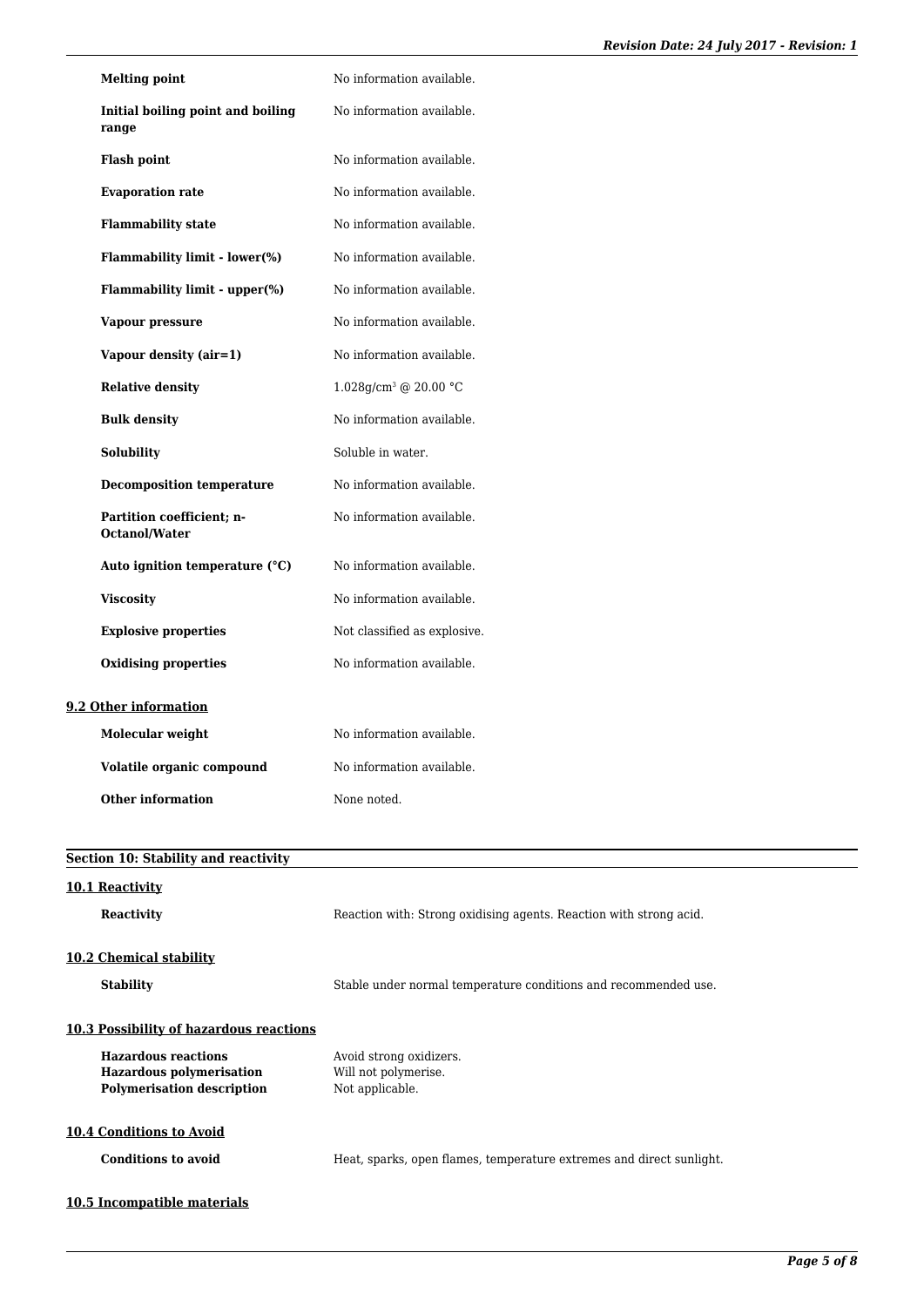**Materials to avoid** Avoid oxidising agents. Strong acids. Do not mix with other chemicals unless listed on directions.

#### **10.6 Hazardous decomposition products**

**Hazardous decomposition products** Thermal decomposition or combustion may liberate carbon oxides and other toxic gases or vapours.

#### **Section 11: Toxicological information**

#### **11.1 Information on toxicological effects**

**Toxicological information** No toxicological information for the overall finished product. Acute toxicity (Oral LD50) No information available. Acute toxicity (Dermal LD50) No information available. Acute toxicity (Inhalation LD50) No information available. **Serious eye damage/irritation** Causes severe eye damage. **Skin corrosion/irritation** No information available. **Respiratory sensitisation** No information available. **Skin sensitisation** No information available. **Germ cell mutagenicity** No information available. **Carcinogenicity** No information available. **Specific target organ toxicity - Single exposure: STOT - Single exposure** No information available. **Specific target organ toxicity - Repeated exposure: STOT - Repeated exposure** No information available. **Inhalation** Inhalation of mist or vapor may cause respiratory tract irritation. **Ingestion** May cause chemical burns in mouth and throat. May cause severe internal injury. **Skin contact** Corrosive. Cause severe skin burns. **Eye contact** Extreme irritation of eyes and mucous membranes, including burning and tearing. Causes severe eye damage. **Waste management** When handling waste, consideration should be made to the safety precautions applying to handling of the product. **Routes of entry** No information available. **Target organs** Eyes, skin, digestive system, respiratory system. Aspiration hazards: No information available. **Reproductive toxicity:** No information available.

#### **Section 12: Ecological information**

#### **12.1 Toxicity**

| No information available.                                                                                     |
|---------------------------------------------------------------------------------------------------------------|
| Acute toxicity - Aquatic invertebrates No information available.                                              |
| No information available.                                                                                     |
| No information available.                                                                                     |
| No information available.                                                                                     |
| No information available.                                                                                     |
|                                                                                                               |
| No information available.                                                                                     |
| No information available.                                                                                     |
| The product is not classified as environmentally hazardous. However, this does not exclude                    |
| the possibility that large or frequent spills can have a harmful or damaging effect on the<br>environment.    |
| The product may affect the acidity (pH-factor) in water with risk of harmful effects to aquatic<br>organisms. |
|                                                                                                               |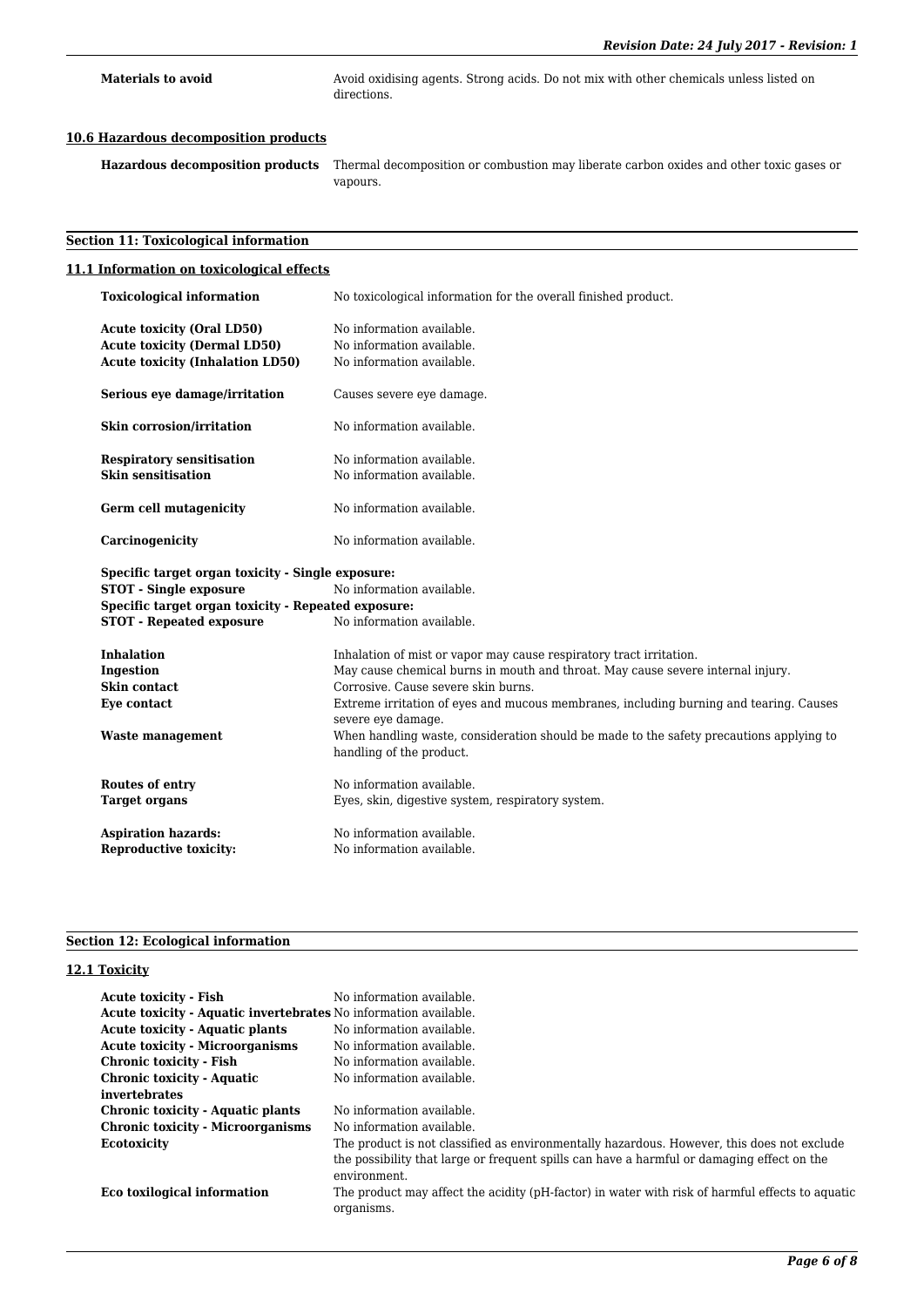| 12.2 Persistence and degradability                                                                             |                                                                                                                                                                                                                                                |
|----------------------------------------------------------------------------------------------------------------|------------------------------------------------------------------------------------------------------------------------------------------------------------------------------------------------------------------------------------------------|
| Degradability<br><b>Biological oxygen demand</b><br><b>Chemical oxygen demand</b>                              | The degradability of the product has not been stated.<br>No information available.<br>No information available.                                                                                                                                |
| 12.3 Bioaccumulative potential                                                                                 |                                                                                                                                                                                                                                                |
| <b>Bioaccumulative potential</b><br><b>Bioacculmation factor</b><br>Partition coefficient; n-<br>Octanol/Water | No data available on bioaccumulation.<br>No information available.<br>No information available.                                                                                                                                                |
| 12.4 Mobility in soil                                                                                          |                                                                                                                                                                                                                                                |
| <b>Mobility</b>                                                                                                | Soluble in water.                                                                                                                                                                                                                              |
| 12.5 Results of PBT and vPvB assessment                                                                        |                                                                                                                                                                                                                                                |
|                                                                                                                | <b>Results of PBT and vPvB assessment</b> None of the raw materials listed are classified as PBT / vPvB substances.                                                                                                                            |
| 12.6 Other adverse effects                                                                                     |                                                                                                                                                                                                                                                |
| <b>Other adverse effects</b>                                                                                   | No information available.                                                                                                                                                                                                                      |
|                                                                                                                |                                                                                                                                                                                                                                                |
| <b>Section 13: Disposal considerations</b>                                                                     |                                                                                                                                                                                                                                                |
| <b>Waste management</b>                                                                                        | When handling waste, consideration should be made to the safety precautions applying to<br>handling of the product.                                                                                                                            |
| 13.1 Waste treatment methods                                                                                   |                                                                                                                                                                                                                                                |
| <b>Disposal methods</b>                                                                                        | Dispose of waste and residues in accordance with local authority requirements. For waste<br>disposal, use a licensed industrial waste disposal agent.                                                                                          |
| <b>Section 14: Transport information</b>                                                                       |                                                                                                                                                                                                                                                |
| 14.1 UN number                                                                                                 |                                                                                                                                                                                                                                                |
| UN no. (ADR)<br>UN no. (IMDG)<br>UN no. (IATA)                                                                 | UN1760<br>UN1760<br>UN1760                                                                                                                                                                                                                     |
| 14.2 UN proper shipping name                                                                                   |                                                                                                                                                                                                                                                |
| ADR proper shipping name<br><b>IMDG</b> proper shipping name<br><b>IATA</b> proper shipping name               | CORROSIVE LIQUID, N.O.S. (Alcohols, C13-15, branched and linear, ethoxylated)<br>CORROSIVE LIQUID, N.O.S. (Alcohols, C13-15, branched and linear, ethoxylated)<br>CORROSIVE LIQUID N.O.S. (Alcohols, C13-15, branched and linear, ethoxylated) |
| 14.3 Transport hazard class(es)                                                                                |                                                                                                                                                                                                                                                |
| <b>ADR</b> class<br><b>IMDG</b> class<br><b>IATA</b> class                                                     | $\, 8$<br>$\, 8$<br>8                                                                                                                                                                                                                          |
| <b>Transport labels</b>                                                                                        |                                                                                                                                                                                                                                                |
| 14.4 Packing group                                                                                             |                                                                                                                                                                                                                                                |
| <b>ADR/RID/ADN packing group</b><br><b>IMDG</b> packing group<br><b>IATA</b> packing group                     | $\rm III$<br>$\rm III$<br>$\rm III$                                                                                                                                                                                                            |